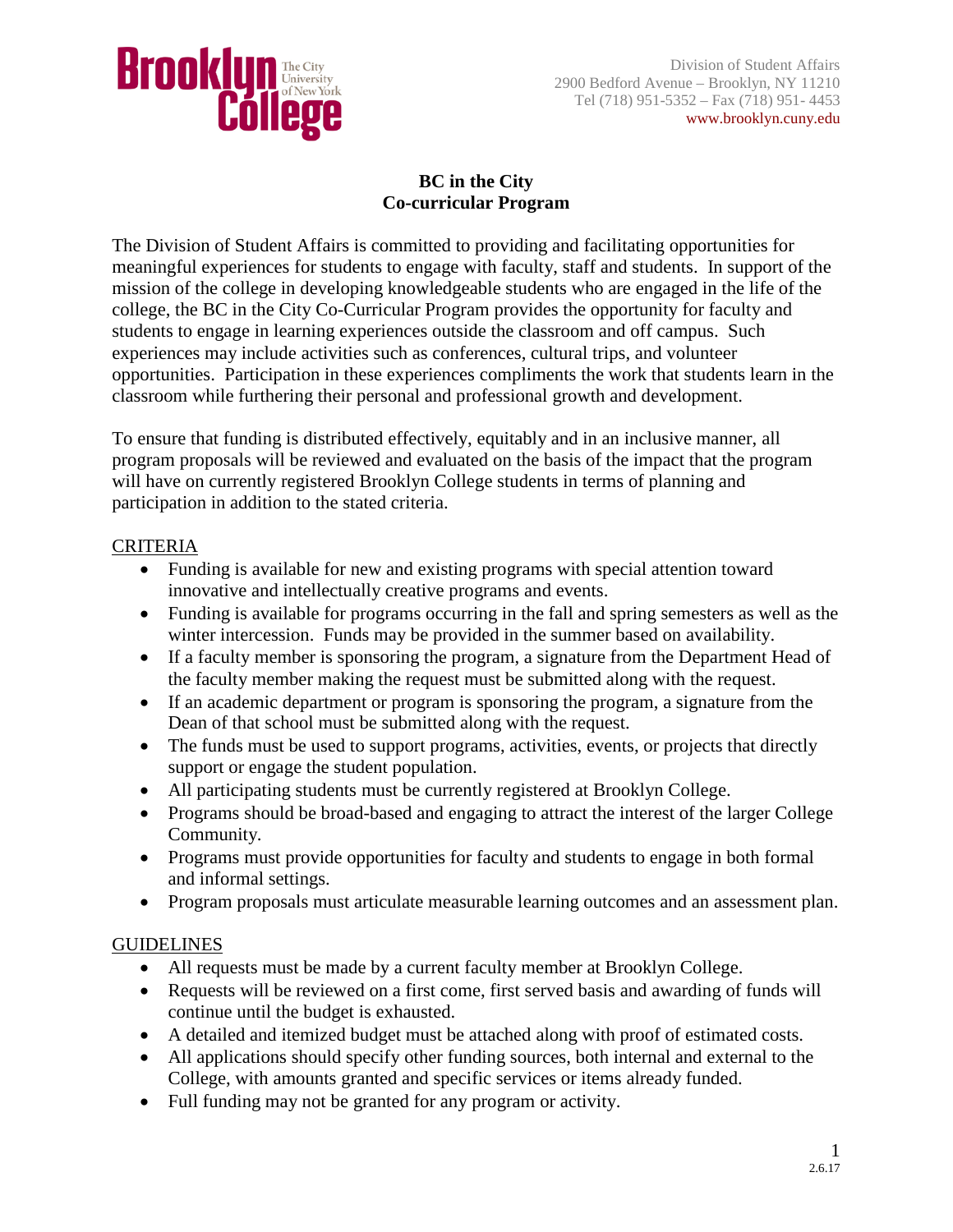

Division of Student Affairs **Brooklyn, NY 11210**<br>2900 Bedford Avenue – Brooklyn, NY 11210  $\text{TR}^{(718) 951-5352 - \text{Fax} (718) 951-4453}$  www.brooklyn.cuny.edu www.brooklyn.cuny.edu

- Requests for funding may be denied if the details of the program are not fully developed and/or articulated.
- The sponsoring faculty/department must take responsibility for programming, planning, advertising, and assessment.
- The individual or department submitting this application will be held accountable for spending the funds as outlined in the request.
- No additional student activity fee funds can be used from sources such as student government or student clubs and organizations.
- If travel is required, arrangements must be made at least (4) weeks in advance. It is expected that in order to justify the cost of the bus that at least 80-85% of the total capacity of the bus must be filled.
- Bus transportation to locations within the New York City area is generally NOT provided.
- BC in the City must be included in all forms of promotion and advertising.
- For group specific events, a list of names, EMPLIDs and email addresses of participants must be submitted along with the request.
- All completed student evaluations and final expense report must be submitted no later than seven days after the completion of the event. Failure to do so may result in ineligibility for future funding and/or reimbursement.
- Programs are to be submitted at minimum of (4) weeks prior to the program date. Late submissions will not be accepted.
- Incomplete applications will not be considered.
- Handwritten applications will not be considered.
- Proposals must be submitted utilizing the BC in the City Request Form.

## PROCESSES AND PROCEDURES

- Once the proposal is accepted, a payment method will be confirmed with the Division of Student Affairs.
- The Division of Student Affairs, upon receipt of the approved co-curricular request, will prepare the check request, purchase tickets and/or make arrangements for transportation.
- Students may be expected to contribute toward the cost to extend the budget and to hold the students accountable. Student contributions will be managed by the Division of Student Affairs.
- The faculty member or their designee will notify students what they will need to bring when the outing is a bus trip. Sample items are as follows: lunch, proof of payment, any additional fees depending on the trip, and spending money.
- Tickets for theatre productions must be ordered by the Division of Student Affairs.
- Any unused tickets may be made available at least one week prior to the event.
- It is generally not necessary for a faculty member to utilize their personal funds if the cocurricular request is handled in a timely matter. Reimbursements will only be done for pre-approved expenses.